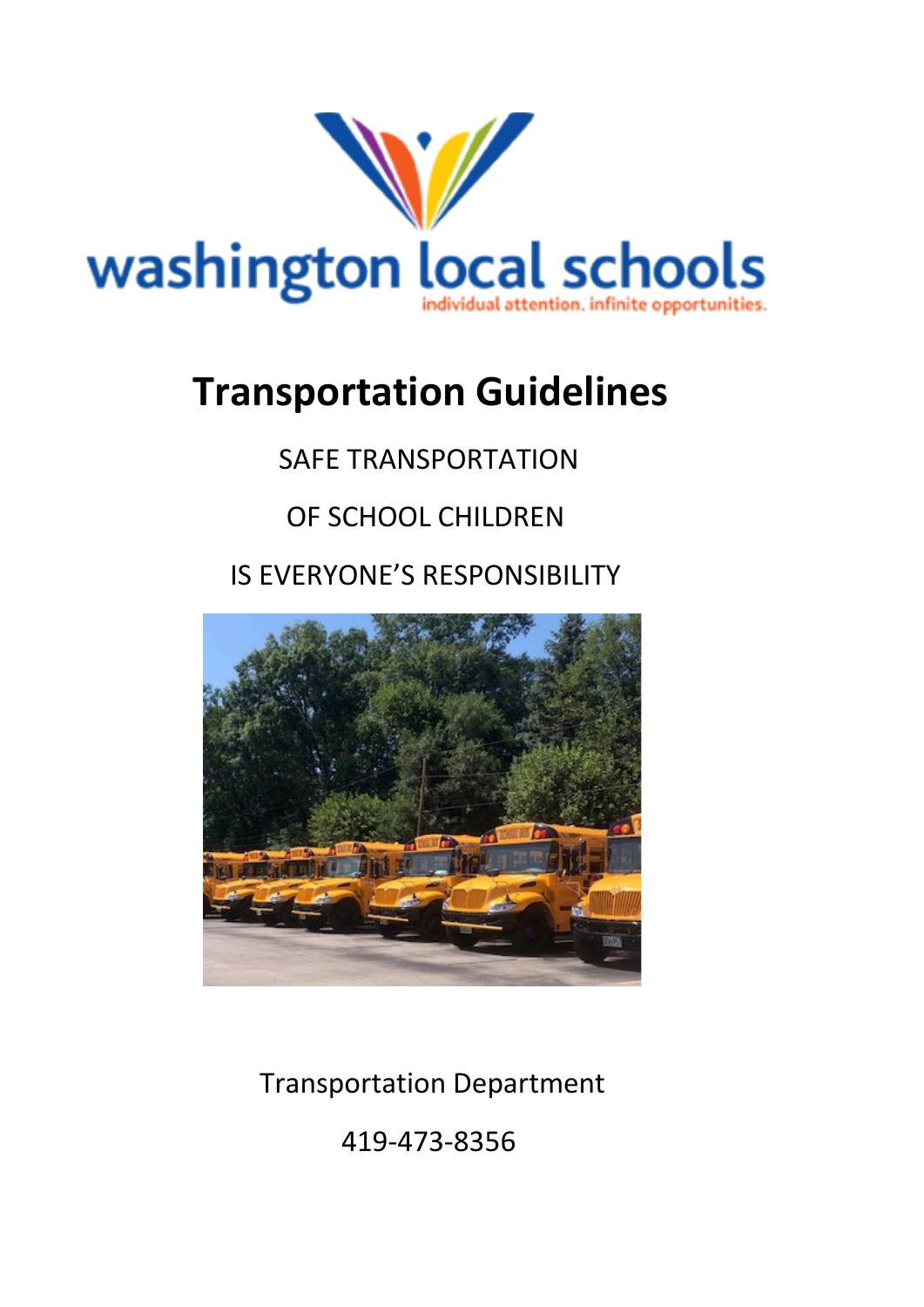# *WASHINGTON LOCAL SCHOOLS WELCOMES YOU TO THE NEW SCHOOL YEAR*

Transporting over 4,900 students daily to school and home safely is the primary objective of the district's Transportation Department. In order to assure a safe and dependable ride for all students, the following guidelines have been established. It is our hopes that students will follow these rules with an understanding of their responsibility to themselves and others.

Washington Local Schools looks forward to a safe and successful year with you and your child/children. If you have any questions about student transportation, please contact the Transportation Department at **473-8356**.

## *WASHINGTON LOCAL SCHOOLS TRANSPORTATION REGULATIONS*

Transportation to and from school is a privilege and is not required by state legislation. Abuse of this privilege may result in loss of transportation to and from school. When transportation privileges are lost, students cannot ride a bus owned or leased by the Washington Board of Education during the time of the suspension.

To perform this service safely and efficiently the cooperation of parents/guardians, students, and drivers is necessary.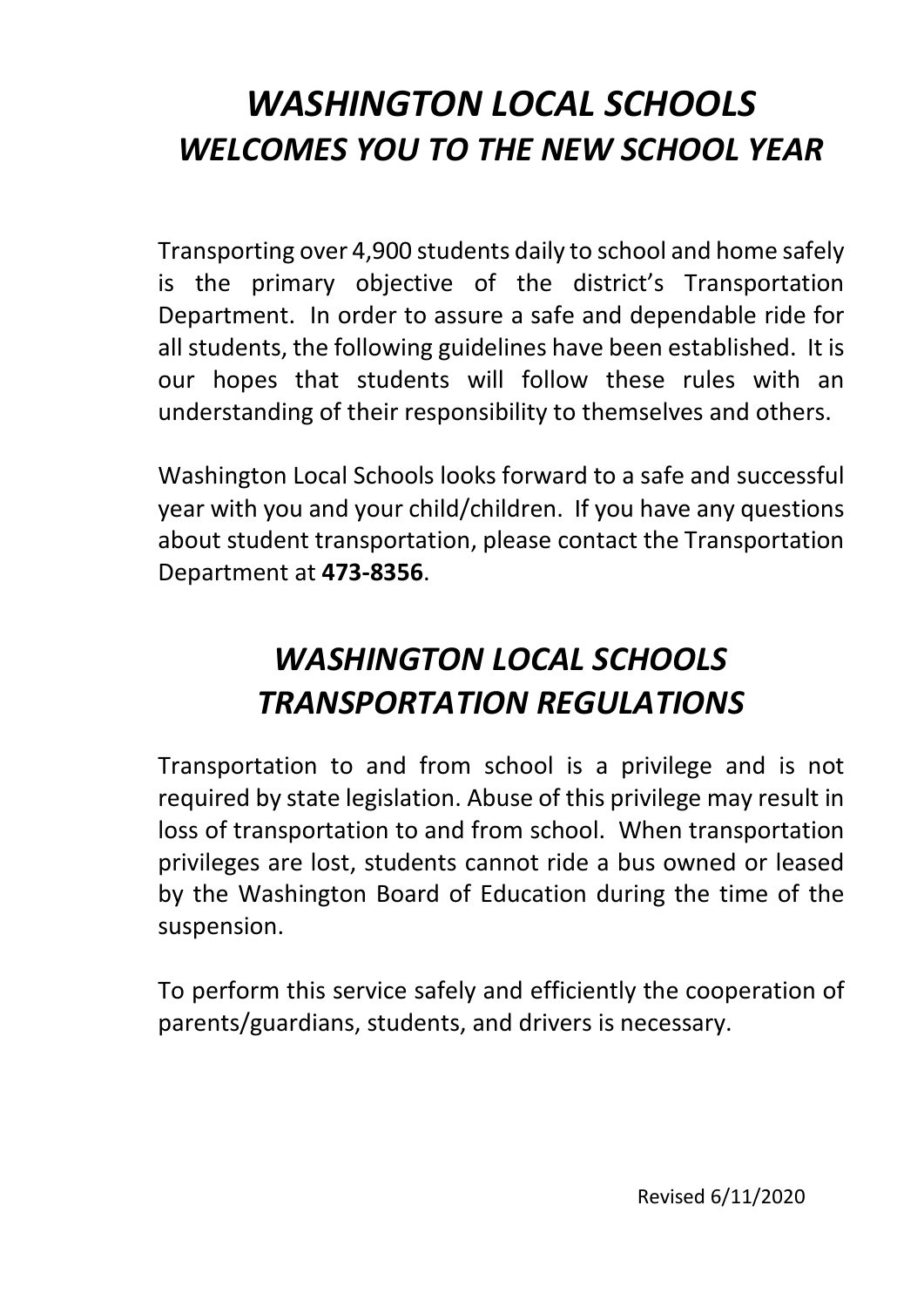## **COVID-19 PROTOCOL**

We ask that students cooperate with the social distancing policy in place for the safety of all

- $\triangleright$  It is required to wear a *mask* on the bus and in the school buildings
- $\triangleright$  Two passengers per seat
	- o Siblings may sit together
- $\triangleright$  Drivers will be assigning seats AM and PM routes
- $\triangleright$  Boarding bus back to front
- $\triangleright$  Departing bus front to back
- $\triangleright$  Students hand sanitizer must stay in book bag
- $\triangleright$  Drivers will sanitize buses between runs
- $\triangleright$  Buses will be disinfected every night

Unfortunately, we cannot guarantee a risk free environment

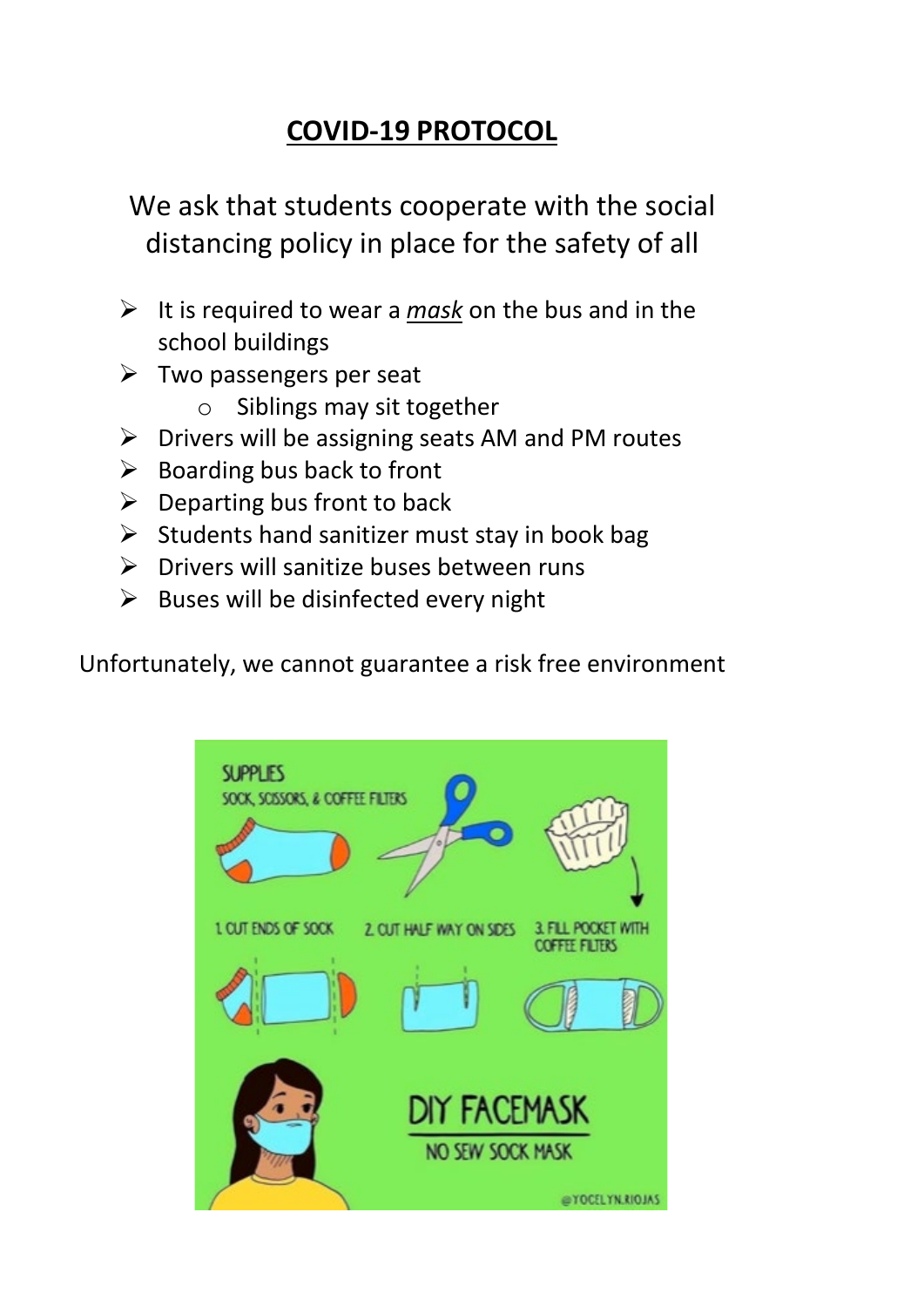#### **RESPONSIBILITIES OF THE BOARD OF EDUCATION**

- 1. The Board of Education is the policy making agent of the transportation system as well as all other phases of school operation. The Board is responsible by law for the general operation of transportation.
- 2. The Board of Education delegates the actual responsibility for district control of the Transportation Department to the Superintendent. The Director of Transportation plans bus routes and bus stops in accordance with district policy.

#### **RESPONSIBILITIES OF PARENTS**

Parents can contribute to the efficient transportation of their children in the following ways:

- 1. Students are to arrive at their bus stop at least **five minutes** prior to bus arrival time. **DRIVERS ARE NOT REQUIRED TO WAIT FOR CHILDREN**.
- 2. Students should ride their assigned buses and depart at their correct stops. Any variation of this procedure requires a written request signed by the parent and **school administrator**.
- 3. Students should maintain an orderly behavior while waiting for the bus to arrive at the Designated Place of Safety.
- 4. Parents/guardian will be responsible for any damage done to a bus by their children and will be required to make restitution.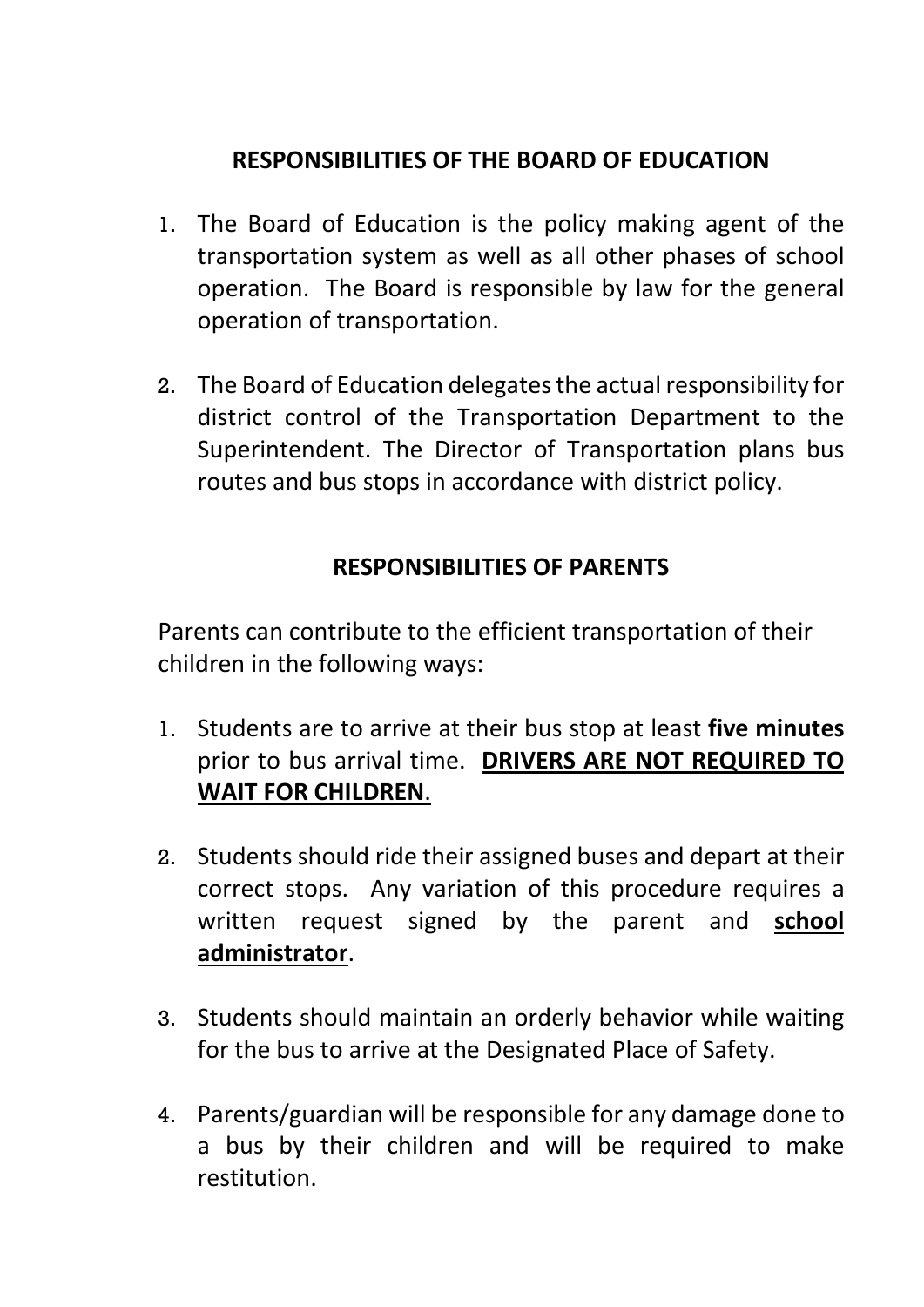#### **DELAY OR CLOSING OF SCHOOLS**

If weather conditions or an emergency situation warrants the delay or closing of school, the following procedure is taken:

If school is delayed it is **normally** a two-hour delay. On a two-hour delay the bus pick-up time will be two hours later. Example: (7:15am pick up will be 9:15am pick up) On a weather delay, **NO** AM Pre-School

If school is closed there will be no bus service to any schools served by Washington Local Schools, public or private.

In the event it is necessary to delay or close school, the transportation office will contact local television stations. The Superintendent will share on social media.

Parents and students are advised to listen to the early morning news and social media for school delays and cancellations.

#### **FOR DELAY OR CLOSING INFORMATIOM CALL WASHINGTON LOCAL'S WEATHER HOTLINE AT: 473- 8499**



"This must be a seasonal job for her."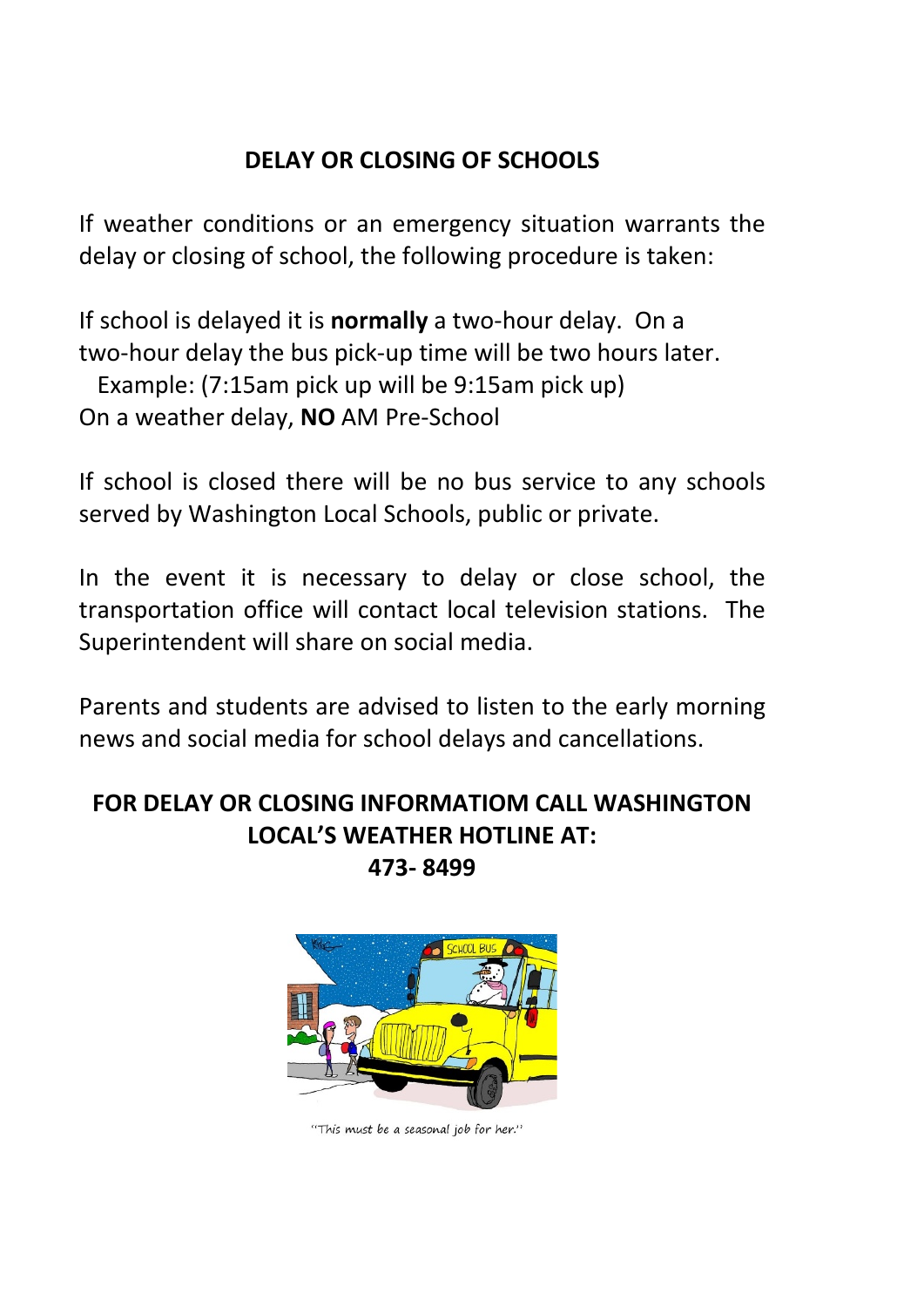#### **RESPONSIBILITIES OF BUS DRIVERS**

- 1. Bus drivers shall conform to all requirements of the State Code, and shall be properly licensed and certified.
- 2. Drivers shall maintain a time schedule and conform to it as closely as traffic conditions, road conditions and safety conditions will permit. Drivers will maintain a list of students.
- 3. The bus driver is responsible for the proper behavior of pupils on the bus during regular runs.
- 4. The driver of a school bus involved in an accident shall see that the transportation office and local police are notified immediately. The driver shall remain with the bus and keep the pupils under proper control until they can be safely released by law enforcement. Students are not permitted to be released to parents at the scene. An accident report must be filled out for each accident regardless of how minor it may appear.
- 5. All safety precautions must be taken in loading and unloading students.
- 6. The bus driver may assign seats to students on the bus.
- 7. The driver is to report all needed repairs in writing to the bus maintenance department.
- 8. Buses should be parked where they will not constitute a hazard.
- 9. Bus drivers will display a professional manner at all times.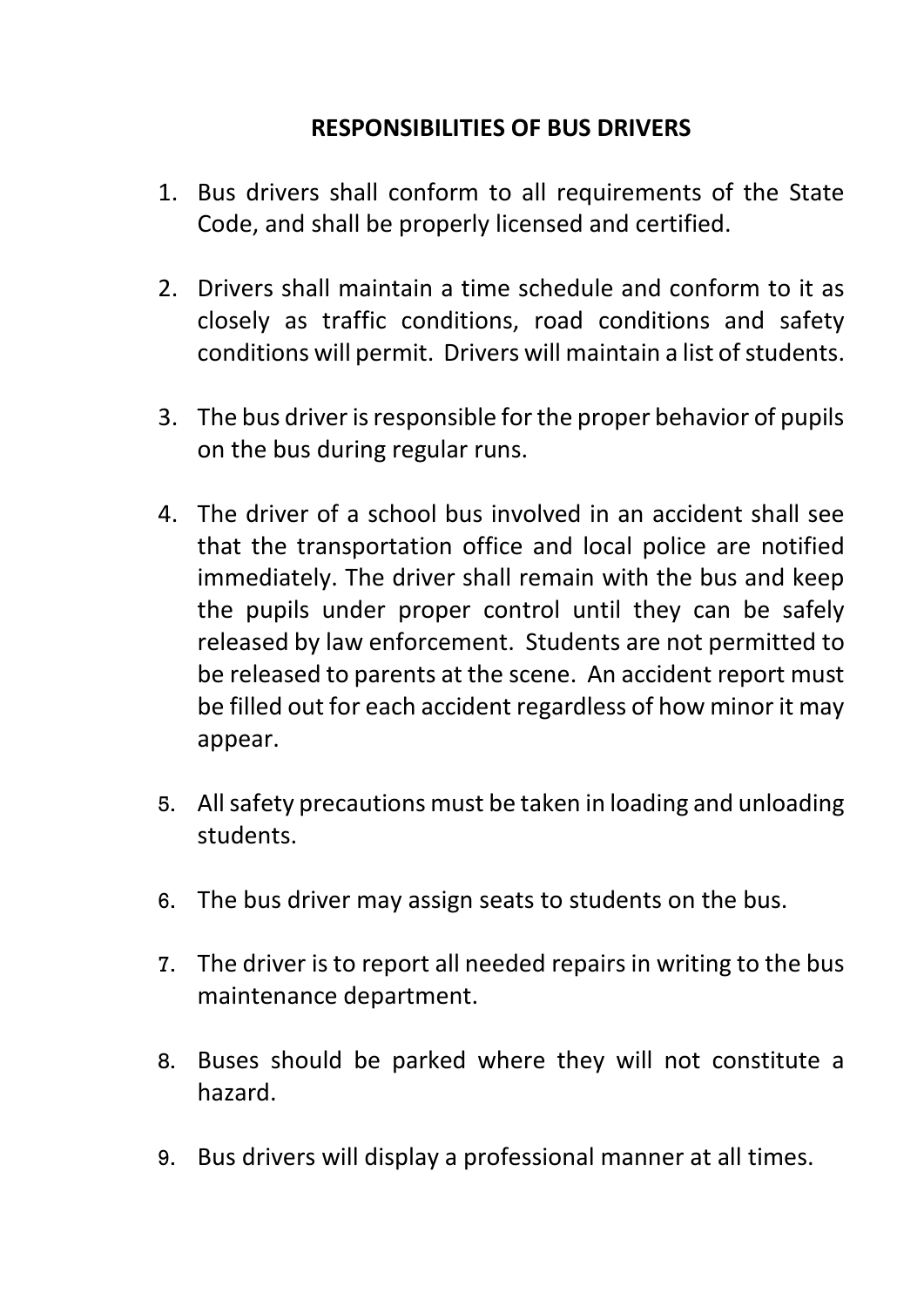### **RESPONSIBILITIES OF STUDENTS**

Students need to contribute to their safe bus ride, and therefore are responsible for complying with the following rules:

- 1. Load and unload from bus at your designated place of safety in an orderly manner and avoid crowding and pushing when getting on or off the bus. (Bus driver will assign a DESIGNATED PLACE OF SAFETY at beginning of school)
- 2. Ride the regularly assigned bus to and from the designated stop unless authorized personnel from the school building signs a note for the driver. A child who is not a regular bus rider must have written permission from the parent approved by the transportation office or the building principal.
- 3. Students are required to remain on the bus until they have reached school or their designated stop.
- 4. Eating, drinking and littering **are not** permitted on the bus.
- 5. Noise on the bus shall be kept to a minimum. However, there must be absolute quiet at a railroad crossing and other places of danger as specified by the driver. The student is under the authority of and directly responsible to the bus driver. The same behavior is expected on a school bus as in a classroom.
- 6. Students **must** remain seated while the bus is in motion.
- 7. Students must **not** throw anything while on the bus or out of the bus.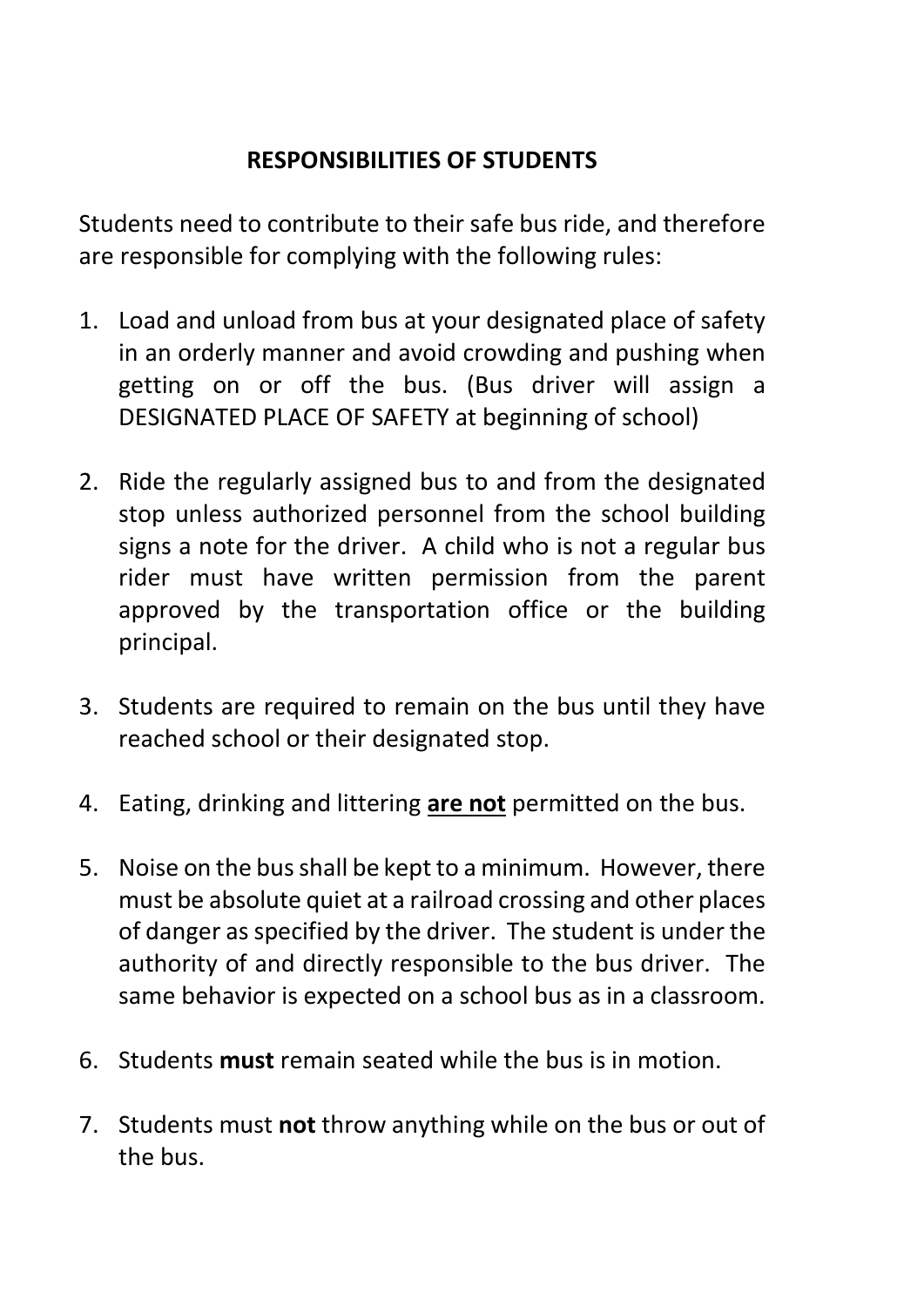- 8. Students must **not** hang any objects or part of their body out the bus window.
- 9. All Jefferson, Washington and Whitmer students must have their identification cards to show upon the request of a bus driver or may be denied bus service.
- 10. Students are **never** permitted to transport animals or potentially dangerous objects such as glass, knives, lighters, aerosol containers etc. on the school bus.
- 11. If you must cross the street, walk ten feet out in front of the bus and wait for the driver to signal it is safe to cross. If the driver does not signal, **do not cross** the street.
- 12. When a student leaves the Whitmer complex following his/her last scheduled class, it is assumed by school officials that he/she is going home or to a place of regular employment. Transportation, therefore, will not be provided to anyone returning to the complex at a later time of day to ride a bus home.
- 13. Whitmer students using courtesy shuttle bus (late bus) after school **must** have a student ID. Junior High students **must** have a pass from teacher or coach.
- 14. Positively no smoking on the bus.
- 15. When school is dismissed, go promptly to your assigned bus.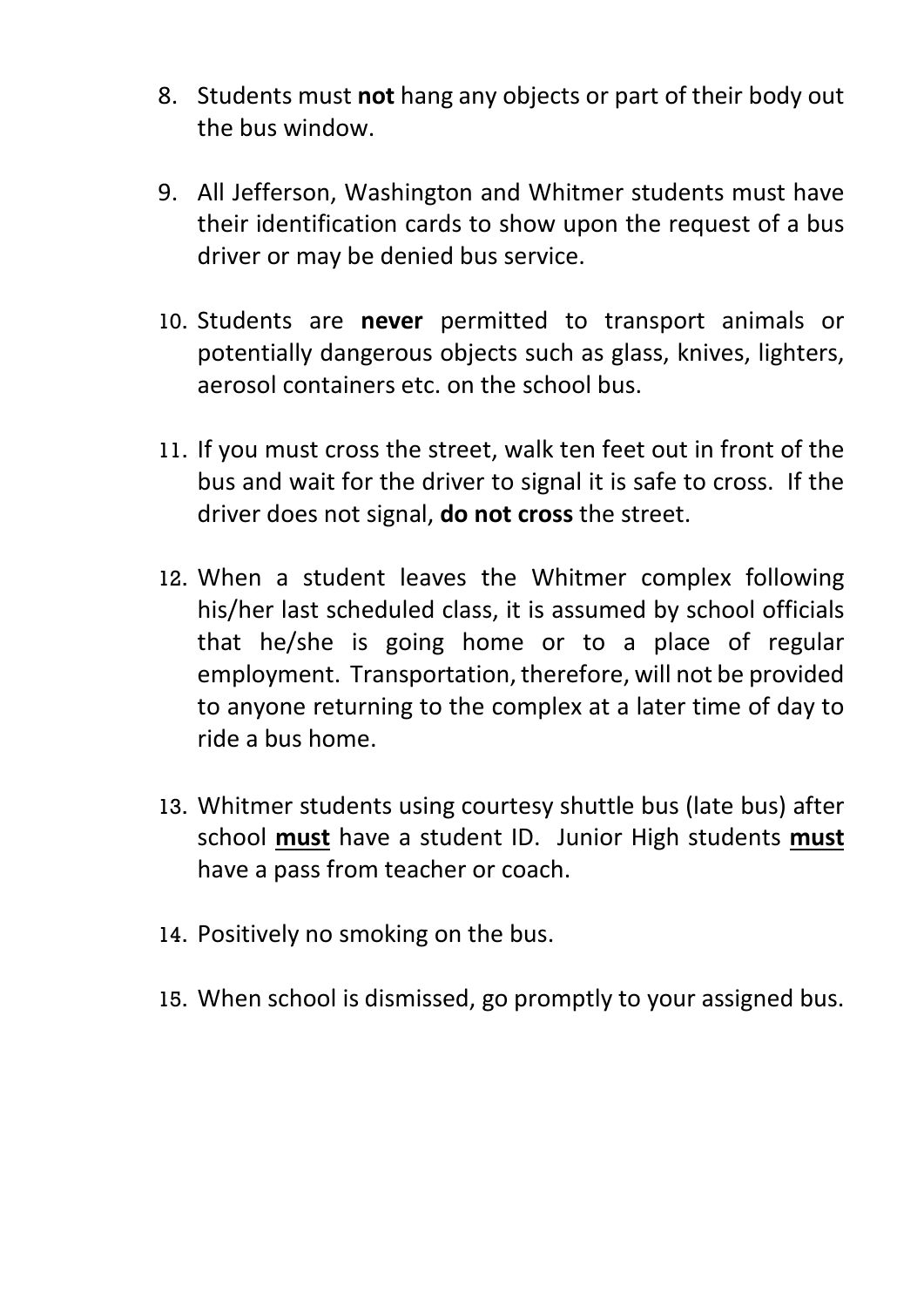#### **SPECIFIC PENALTIES FOR INAPPROPRIATE BEHAVIOR**

#### **First Conduct Report**

Principal/Student conference, student shall receive a copy of report to take home to be signed by parent and returned to the principal.

#### **Failure to do so may result in denial of bus service.**

Reporting unsatisfactory conduct of a student:

One copy sent home to parents of student by principal One copy on file at Transportation office One copy on file at Principal's office One copy given to bus driver after discipline

#### **Second Conduct Report**

Same procedure as first conduct report however, student may be suspended from all transportation for a minimum of 1 day.

#### **Third Conduct Report**

Same procedure as second conduct report however, student may be suspended from all transportation for a minimum of 3 days.

#### **Fourth Conduct Report**

Same procedure as third conduct report however, student may be suspended from all transportation for a minimum of 10 days.

#### **Fifth Conduct Report**

Recommendation to the Superintendent for expulsion of all transportation for the remainder of the semester (minimum of 30 days).

## **MISCONDUCT OF A SERIOUS NATURE MAY RESULT IN IMMEDIATE SUSPENSION OF TRANSPORTATION**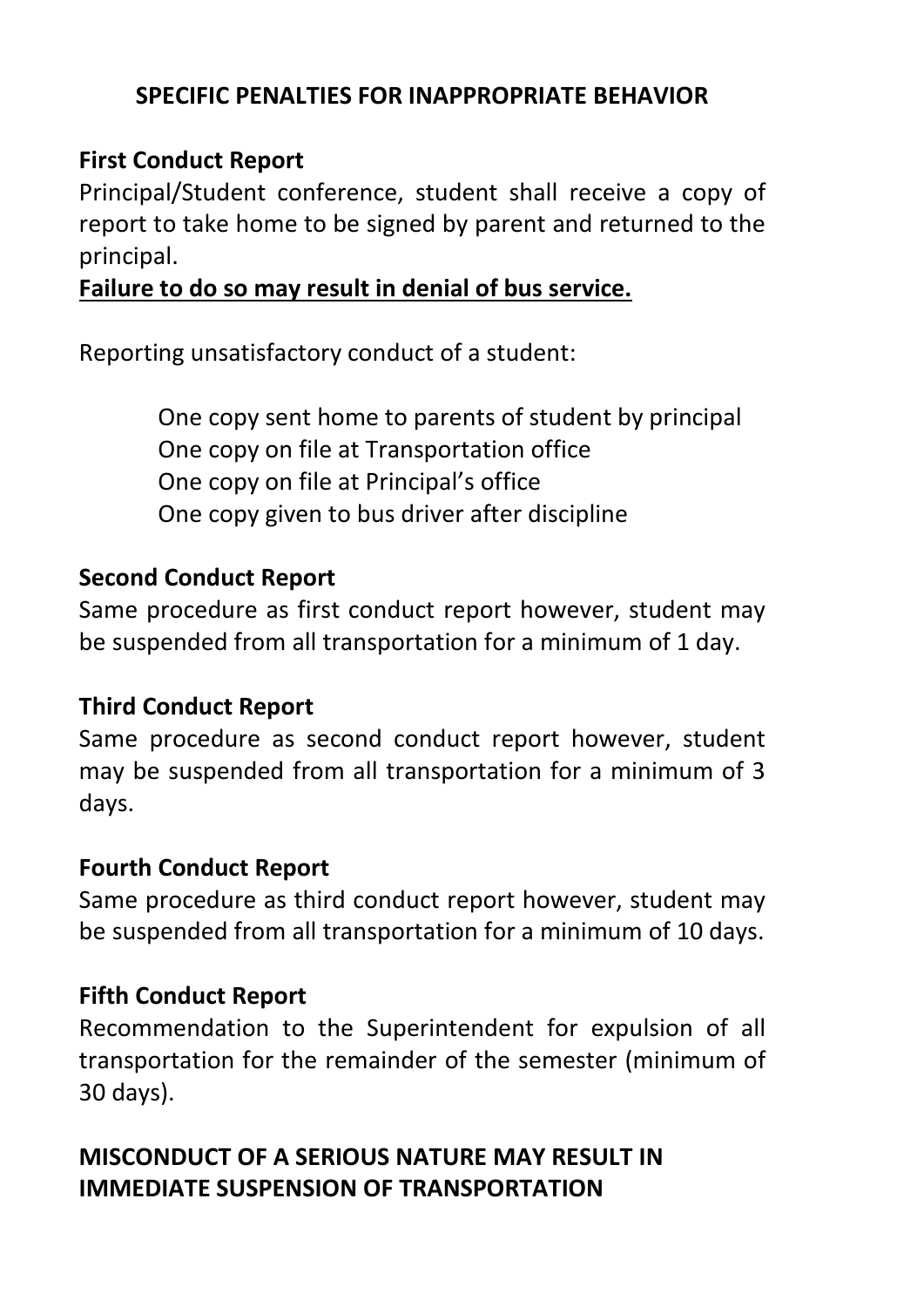#### **Procedures for Boarding and Departing the School Bus**

Bus drivers will assign your child a "designated place of safety" where the student waits for the bus to pick them up. The designated place of safety will be in a place clearly visible where the driver and your child are able to see each other, *outside of your home or car* and away from traffic in a safe spot. Students are to be in the place of safety at least 5 minutes prior to the bus scheduled arrival time. When departing the bus at the end of the day, students must remain at the "designated place of safety" until the bus has departed the bus stop or when your child can see the tail lights on the rear of the bus.

The bus drivers use hand signals and your child's bus driver will teach your child the proper hand signals in order to safely board and depart the bus. Please assist your child in obeying the hand-signals.

Students should know what to do when he/she arrives at the bus stop. We recommend someone to meet students in kindergarten at the PM bus stop. It is extremely important that you and your child have a plan in place if someone regularly meets them at the bus stop and is either late or unable to be there.

If you and/or your child are late to the bus stop and the bus door has been shut to pull away from the stop, do not allow your child to run up to catch the moving bus. This is *extremely dangerous* as the driver may not see you or your child.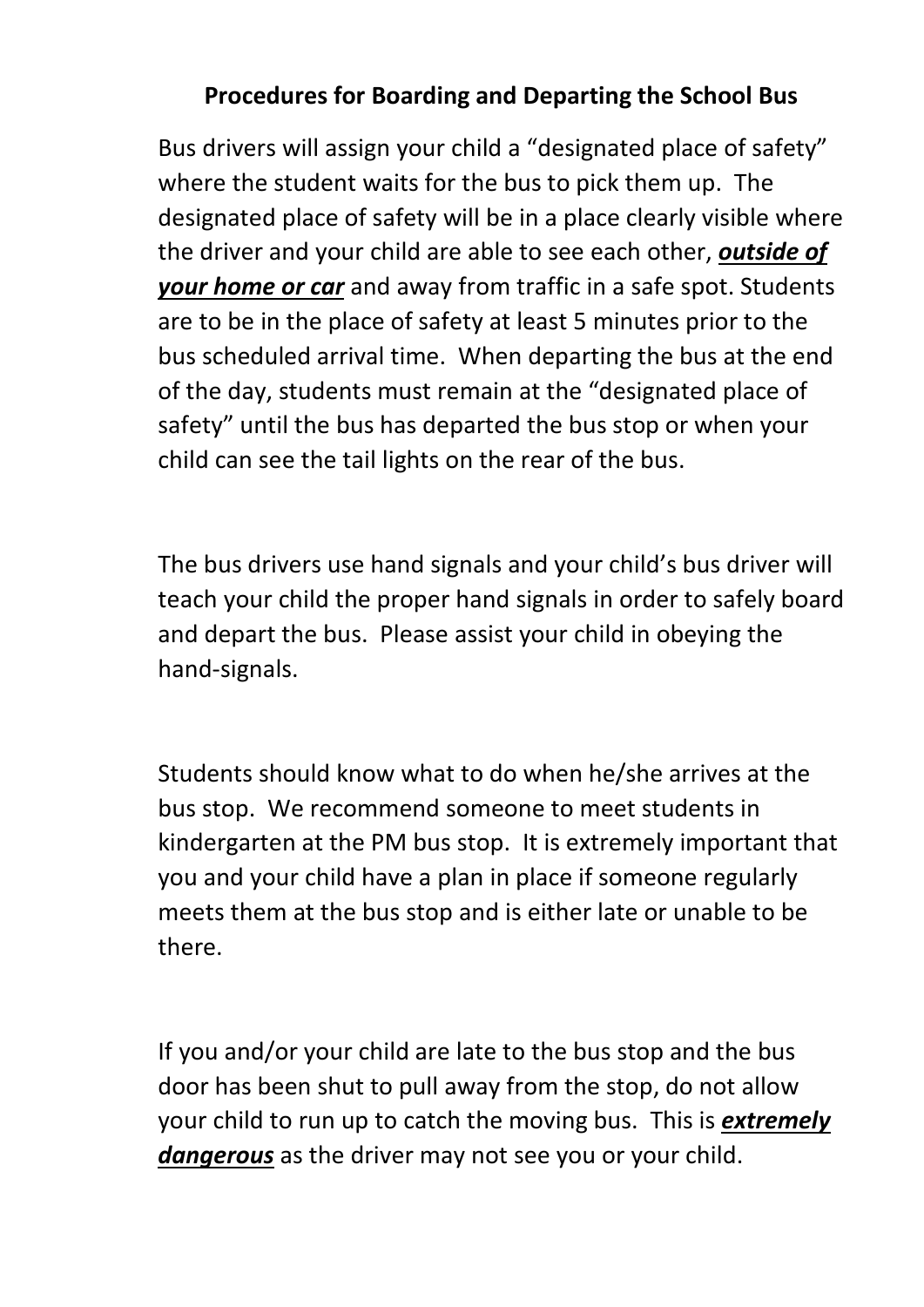

The DANGER ZONE is the area surrounding the school bus to allow the driver to see the students at all times.

STUDENT CROSSING PROCEDURE

1. Students should walk along the side of the road approximately 10 feet out in front of the bus and look at the driver's hand in the front window.

2. When it is safe to cross the driver shall drop his/her hand straight down signaling the students to cross.

3. Students are to stop and look both ways on their own before proceeding to their DESIGNATED PLACE OF SAFETY.

4. The horn shall be used to warn the students of danger, i.e. (vehicle not stopping for red warning lights)

5. If the horn is used the students shall look back to the driver for further instructions.